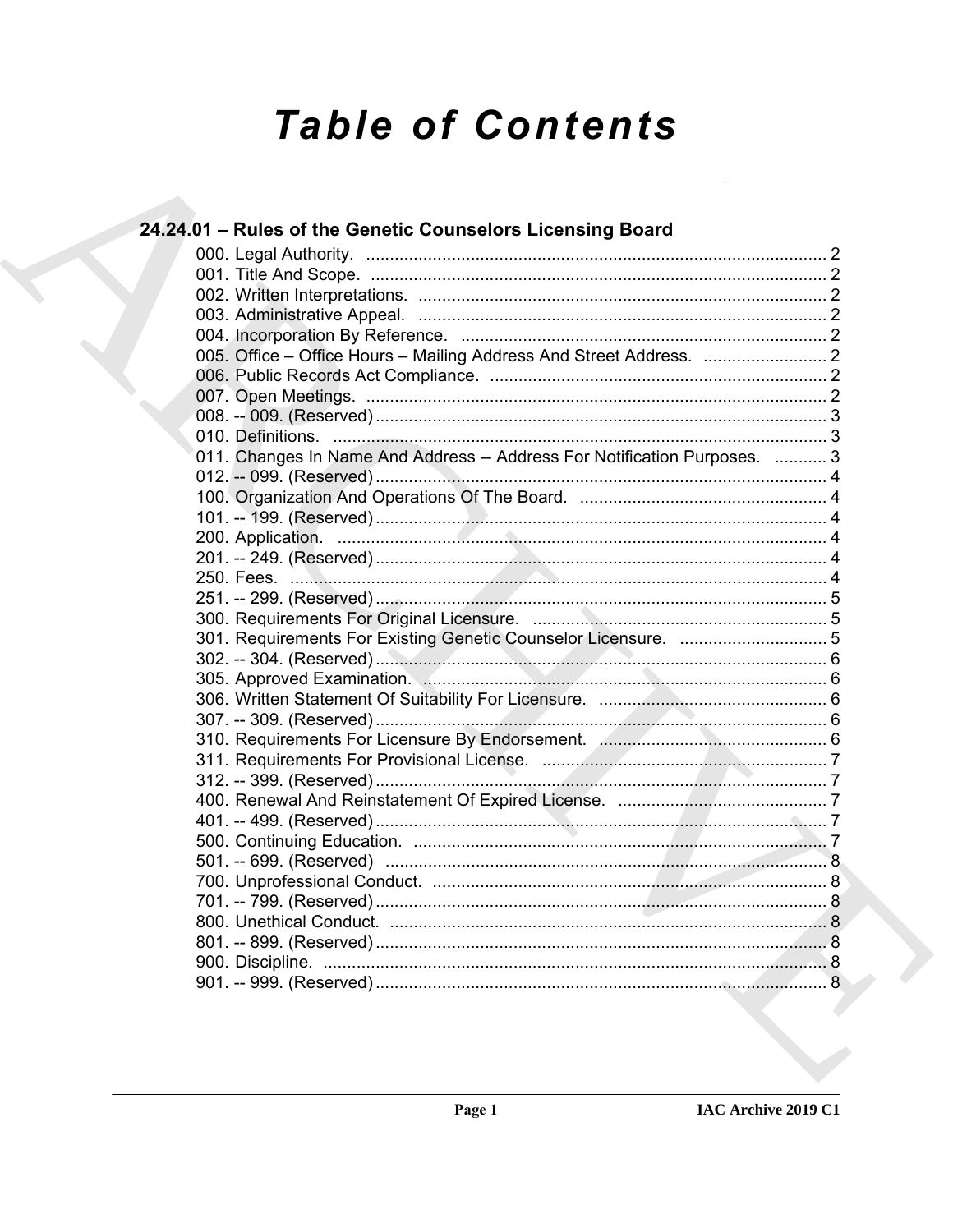# **IDAPA 24 TITLE 24 CHAPTER 01**

# **24.24.01 – RULES OF THE GENETIC COUNSELORS LICENSING BOARD**

# <span id="page-1-11"></span><span id="page-1-1"></span><span id="page-1-0"></span>**000. LEGAL AUTHORITY.**

These rules are hereby prescribed and established pursuant to the authority vested in the Genetic Counselors Licensing Board by the provisions of Title 54, Chapter 56, Idaho Code. (3-24-16)

# <span id="page-1-15"></span><span id="page-1-2"></span>**001. TITLE AND SCOPE.**

**01.** Title. The rules will be cited as IDAPA 24.24.01, "Rules of the Genetic Counselors Licensing (3-24-16)  $\beta$ Board."  $(3-24-16)$ 

**02.** Scope. These rules implement the purposes and intent of Chapter 56, Title 54, Idaho Code, to the profession of genetic counseling in the interest of the public health, safety, and welfare. (3-24-16) regulate the profession of genetic counseling in the interest of the public health, safety, and welfare.

# <span id="page-1-16"></span><span id="page-1-3"></span>**002. WRITTEN INTERPRETATIONS.**

**24.24.01 – RULES OF THE GENETIC COUNSELORS LICENSING BOARD<br>
1991.** LECAL AUTIDONITY and enablised pensary to the subset y-send in the Genetic Counsiliers<br>
1991. THE KNISSCOPE.<br>
1991. THE KNISSCOPE.<br>
1991. THE KNISSCOPE.<br> In accordance with Section 67-5201(19)(b)(iv), Idaho Code, the Board may have written statements that pertain to the interpretation of the rules of this chapter, or to the documentation of compliance with the rules of this chapter. Such interpretations, if any, are available for public inspection and copying at cost in the main office of the Bureau of Occupational Licenses. (3-24-16)

# <span id="page-1-9"></span><span id="page-1-4"></span>**003. ADMINISTRATIVE APPEAL.**

Administrative appeals will be governed by the Administrative Procedure Act, Title 67, Chapter 52, Idaho Code and IDAPA 04.11.01, "Idaho Rules of Administrative Procedure of the Attorney General." (3-24-16)

# <span id="page-1-10"></span><span id="page-1-5"></span>**004. INCORPORATION BY REFERENCE.**

The document titled "National Society of Genetic Counselors Code of Ethics," adopted January 1992 and revised December 2004 and January 2006, is incorporated by reference into this rule and is available at the Board's office and on the Board's web site. (3-24-16)

# <span id="page-1-12"></span><span id="page-1-6"></span>**005. OFFICE – OFFICE HOURS – MAILING ADDRESS AND STREET ADDRESS.**

**Street Address**. The office of the Genetic Counselors Licensing Board is located within the Bureau of Occupational Licenses, 700 W. State Street, Boise, Idaho 83702. (3-24-16)

**02. Office Hours**. The office is open between the hours of 8:00 a.m. and 5:00 p.m. Mountain Time except Saturdays, Sundays and holidays. (3-24-16) each day except Saturdays, Sundays and holidays.

| 03. | Mailing Address. The mailing address of the Board is PO Box 83720, Boise, Idaho 83720-0063. |  |  |  |             |
|-----|---------------------------------------------------------------------------------------------|--|--|--|-------------|
|     |                                                                                             |  |  |  | $(3-24-16)$ |

| 04.            | Telephone Number. The telephone number of the Board is (208) 334-3233.    | $(3-24-16)$ |
|----------------|---------------------------------------------------------------------------|-------------|
| 0 <sub>5</sub> | <b>Email Address.</b> The Board's email address is $gen@ibol.idaho.gov$ . | $(3-24-16)$ |
|                |                                                                           |             |

- **06. Facsimile**. The Board's fax number is (208) 334-3945. (3-24-16)
- <span id="page-1-14"></span>**07. Electronic Address**. The Board's official website can be found at http://www.ibol.idaho.gov.  $(3-24-16)$

# <span id="page-1-7"></span>**006. PUBLIC RECORDS ACT COMPLIANCE.**

The rules contained herein and the records associated with the Board are subject to the Idaho Public Records Act, Title 74, Chapter 1, Idaho Code. (3-24-16)

# <span id="page-1-13"></span><span id="page-1-8"></span>**007. OPEN MEETINGS.**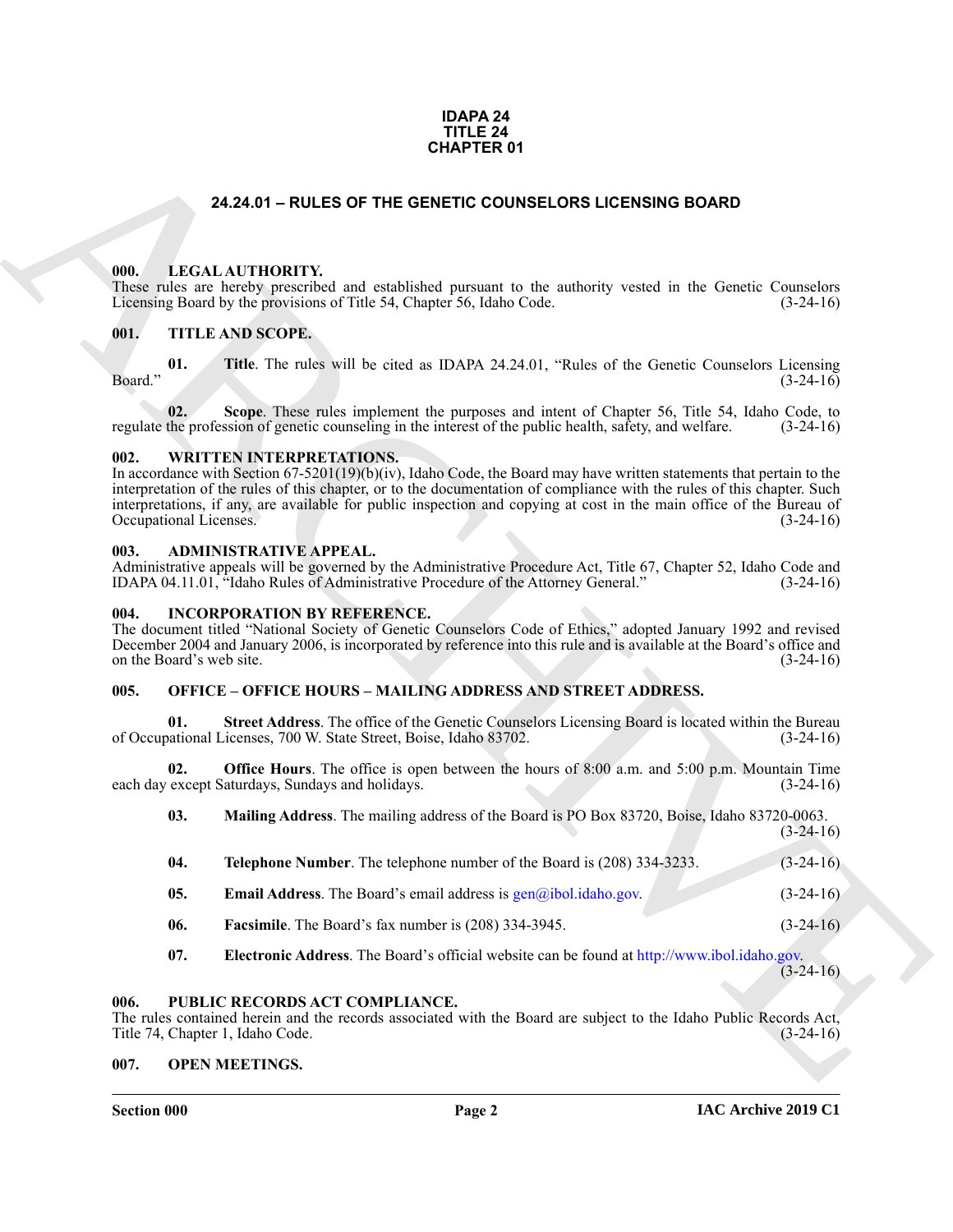This Board operates pursuant to the Idaho Open Meetings Law, Title 74, Chapter 2, Sections 40 through 47 inclusive, Idaho Code. (3-24-16)

# <span id="page-2-0"></span>**008. -- 009. (RESERVED)**

# <span id="page-2-1"></span>**010. DEFINITIONS.**

<span id="page-2-6"></span><span id="page-2-5"></span>

| 01. | ABGC. American Board of Genetic Counseling, Inc., its successor or equivalent. |  |  | $(3-24-16)$ |
|-----|--------------------------------------------------------------------------------|--|--|-------------|
|-----|--------------------------------------------------------------------------------|--|--|-------------|

<span id="page-2-7"></span>**02. ABMG**. American Board of Medical Genetics, its successor or equivalent. (3-24-16)

<span id="page-2-9"></span><span id="page-2-8"></span>**03.** ACGC. Accreditation Council for Genetic Counseling, its successor or equivalent. (3-24-16)

**04. ACS**. Active candidate status conferred by the American Board of Genetic Counseling to an individual who has met the requirements established by the ABGC to take the ABGC certification examination in genetic counseling. (3-24-16)

<span id="page-2-10"></span>**05. Board**. Genetic Counselors Licensing Board as created in Section 54-5606, Idaho Code. (3-24-16)

<span id="page-2-13"></span><span id="page-2-12"></span><span id="page-2-11"></span>**06. Bureau**. Idaho Bureau of Occupational Licenses as created in Section 67-2602, Idaho Code. (3-24-16)

**Since the Control Control of Control Control Control of Control Control Control Control of Control Control Control Control Control Control Control Control Control Control Control Control Control Control Control Control C 07. Certification**. Voluntary process by which the ABGC, ABMG, or NSGC, nongovernmental agencies, grant recognition and use of a credential to individuals who have met predetermined and standardized criteria. (3-24-16)

**08.** Certification Examination. Certification examination for genetic counselors administered by the ABMG, or NSGC, certifying agencies approved by the Board. (3-24-16) ABGC, ABMG, or NSGC, certifying agencies approved by the Board.

<span id="page-2-14"></span>**09. CEU**. Continuing education unit. A measurable amount of credit granted to licensees by the Board for participation in education programs with content targeted to genetic counselors and pre-approved by the National Society of Genetic Counselors (NSGC). (3-24-16)

<span id="page-2-15"></span>**10.** Code of Ethics. The National Society of Genetic Counselors Code of Ethics as approved by the the code of ethics for Idaho and incorporated by reference in Section 004 of these rules. (3-24-16) Board as the code of ethics for Idaho and incorporated by reference in Section 004 of these rules.

<span id="page-2-16"></span>**11.** Genetic Counseling. Performing acts of a genetic counselor as described in Section 54-5603, Idaho Code. (3-24-16) Idaho Code. (3-24-16)

**12.** Genetic Counselor. An individual who is licensed under Title 54, Chapter 56 to engage in the of genetic counseling. (3-24-16) practice of genetic counseling.

<span id="page-2-18"></span><span id="page-2-17"></span>**13. Licensed Physician**. A person holding a license issued under Title 54, Chapter 18, Idaho Code.

 $(3-24-16)$ 

<span id="page-2-21"></span><span id="page-2-19"></span>**14. NSGC**. The National Society of Genetic Counselors, its successor or equivalent. (3-24-16)

<span id="page-2-20"></span>**15. Person**. An individual not an association of individuals or a legal entity. (3-24-16)

**16. PAC**. Professional Activity Credit. A measurable amount of credit granted to licensees by the Board for participation in a variety of professional activities determined by the ABGC to promote genetic counselor educational development. (3-24-16)

# <span id="page-2-3"></span><span id="page-2-2"></span>**011. CHANGES IN NAME AND ADDRESS -- ADDRESS FOR NOTIFICATION PURPOSES.**

<span id="page-2-4"></span>**Change of Name.** Whenever a change of a licensee's name of record occurs, the licensee must immediately notify the Bureau in writing of the change. Official documentation confirming the change of name must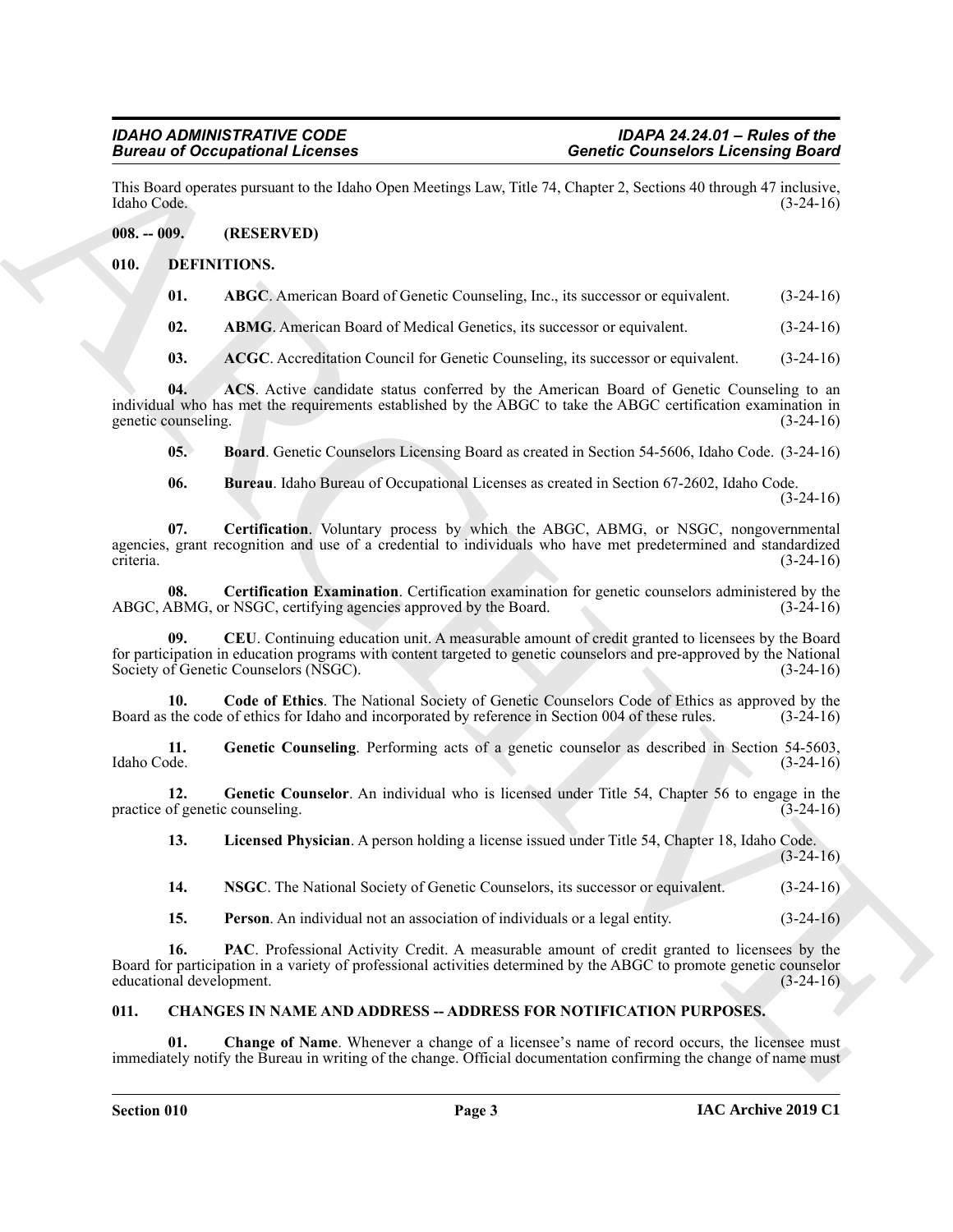# *IDAHO ADMINISTRATIVE CODE IDAPA 24.24.01 – Rules of the Bureau of Occupational Licenses Genetic Counselors Licensing Board*

be provided to the Bureau on request. (3-24-16)

<span id="page-3-12"></span>**02. Change of Address**. Whenever a change of the licensee's address of record occurs, the licensee must immediately notify the Bureau in writing of the change. (3-24-16)

<span id="page-3-11"></span>**03. Address for Notification Purposes**. The most recent mailing address on file with the Bureau will be used for purposes of all written communication with a licensee including, but not limited to, notification of renewal and notices related to disciplinary actions. It is the responsibility of each licensee to keep the Bureau informed of a current mailing address. (3-24-16)

# <span id="page-3-0"></span>**012. -- 099. (RESERVED)**

# <span id="page-3-16"></span><span id="page-3-15"></span><span id="page-3-1"></span>**100. ORGANIZATION AND OPERATIONS OF THE BOARD.**

**01. Meetings**. The Board must meet at least annually and at other such times and places as designated by the Chairman or upon the written request to the Chairman of a majority of members of the Board. (3-24-16)

**a.** A majority of Board members constitute a quorum and is required for the transaction of business. A majority vote of the quorum present at a meeting will be considered the action of the Board as a whole. (3-24-16)

<span id="page-3-17"></span>**b.** The Chairman is a voting member. (3-24-16)

**02. Organization**. At the first meeting of each fiscal year, the Board will elect from its members a Chairman, who will assume the duties of the office at the direction of the Board. (3-24-16)

**a.** The Chairman will, when present, preside at all meetings, appoint with the consent of the Board, all committees, and will otherwise perform all duties pertaining to the office of Chairman. (3-24-16)

**b.** The Bureau will act as an agent of the Board and will be the official keeper of all records of the Board. The Bureau will provide such services as may be authorized by Chapter 26, Title 67, Idaho Code, and as defined under contract between the Bureau and the Board. (3-24-16)

# <span id="page-3-2"></span>**101. -- 199. (RESERVED)**

# <span id="page-3-6"></span><span id="page-3-3"></span>**200. APPLICATION.**

<span id="page-3-8"></span>**01. Filing an Application**. Applicants for licensure must submit a complete application, verified under oath, to the Board at its official address. The application must be on the forms approved by the Board and submitted together with the appropriate fee(s) and supporting documentation. (3-24-16)

<span id="page-3-10"></span>**02. Supporting Documents**. The applicant must provide or facilitate the provision of any supporting third party documents that may be required under the qualifications for the license being sought. (3-24-16)

<span id="page-3-7"></span>**03. Applications Must Be Complete**. Applications will not be considered complete until all required information, documents, and fees are received by the Board. (3-24-16)

<span id="page-3-9"></span>**04. Lack of Activity**. If an applicant fails to respond to a Board request or an application has lacked activity for twelve (12) consecutive months, the application on file with the Board will be deemed denied and will be terminated upon a thirty (30) day written notice, unless the applicant shows good cause to the Board. (3-24-16)

# <span id="page-3-14"></span><span id="page-3-13"></span><span id="page-3-5"></span><span id="page-3-4"></span>**201. -- 249. (RESERVED)**

# Given to Occupational Licensies<br>
space of the license of the license of the contribute License in the space of the space of the space of the space of the space of the space of the space of the space of the space of the sp **250. FEES.** Fees are established in accord with Section 54-5613, Idaho Code as follows: (3-24-16) **01. Application Fee**. Application fee is two hundred dollars (\$200). (3-22-18)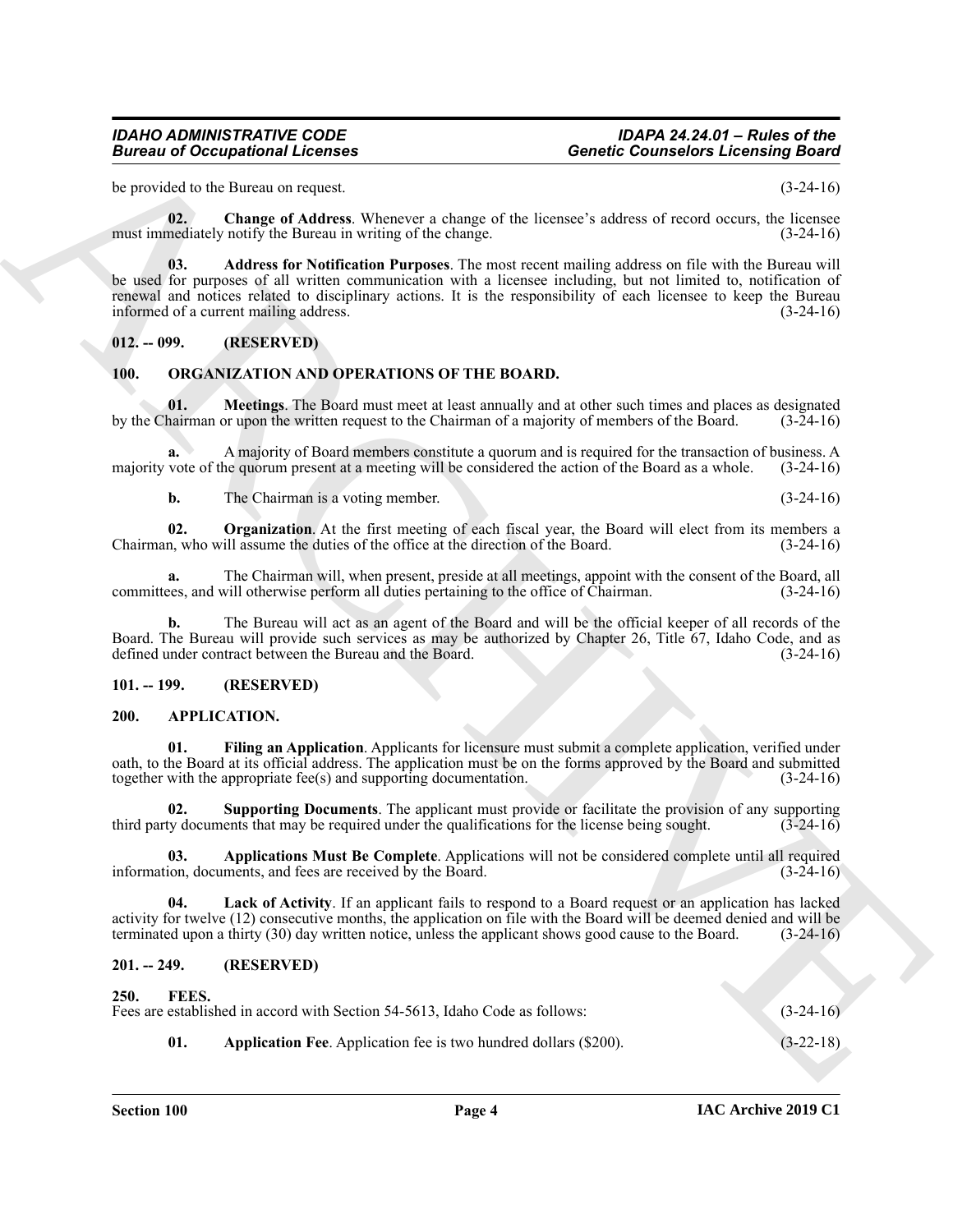# <span id="page-4-8"></span><span id="page-4-7"></span><span id="page-4-6"></span><span id="page-4-3"></span>*IDAHO ADMINISTRATIVE CODE IDAPA 24.24.01 – Rules of the Bureau of Occupational Licenses Genetic Counselors Licensing Board*

|                             | <b>Bureau of Occupational Licenses</b>                                                                                                                                                                                                                                                                                                                                                                                                                  | <b>Genetic Counselors Licensing Board</b> |  |  |  |
|-----------------------------|---------------------------------------------------------------------------------------------------------------------------------------------------------------------------------------------------------------------------------------------------------------------------------------------------------------------------------------------------------------------------------------------------------------------------------------------------------|-------------------------------------------|--|--|--|
| 02.                         | <b>Original License Fee.</b> Initial full license fee is two hundred dollars (\$200).                                                                                                                                                                                                                                                                                                                                                                   | $(3-22-18)$                               |  |  |  |
| 03.                         | <b>Annual Renewal Fee.</b> Annual renewal fee is two hundred dollars (\$200).                                                                                                                                                                                                                                                                                                                                                                           | $(3-22-18)$                               |  |  |  |
| 04.                         | <b>Provisional License Fee.</b> Provisional license fee is two hundred dollars (\$200).                                                                                                                                                                                                                                                                                                                                                                 | $(3-22-18)$                               |  |  |  |
| 05.                         | License by Endorsement Fee. License by endorsement fee is two hundred dollars (\$200).                                                                                                                                                                                                                                                                                                                                                                  | $(3-22-18)$                               |  |  |  |
| 06.                         | <b>Examination Fee.</b> The fee for those examinations administered by a third party administrator is the<br>fee determined by the administrator and must be paid by the applicant directly to the administrator.                                                                                                                                                                                                                                       | $(3-24-16)$                               |  |  |  |
| 07.                         | <b>Duplicate License Fee.</b> Duplicate license fee is ten dollars (\$10).                                                                                                                                                                                                                                                                                                                                                                              | $(3-24-16)$                               |  |  |  |
| 08.                         | <b>Reinstatement Fee.</b> Reinstatement fee is as provided in Section 67-2614, Idaho Code. (3-24-16)                                                                                                                                                                                                                                                                                                                                                    |                                           |  |  |  |
| 09.                         | Refund of Fees. All fees are non-refundable except that, if a license fee is tendered but the Board<br>does not issue a license, the respective license fee will be returned.                                                                                                                                                                                                                                                                           | $(3-24-16)$                               |  |  |  |
| $251. - 299.$               | (RESERVED)                                                                                                                                                                                                                                                                                                                                                                                                                                              |                                           |  |  |  |
| 300.                        | REQUIREMENTS FOR ORIGINAL LICENSURE.<br>The Board may grant an applicant a license as a genetic counselor who completes an application as set forth in<br>Section 200, pays the applicable license fee as set forth in section 250, and meets the following requirements:                                                                                                                                                                               | $(3-24-16)$                               |  |  |  |
| 01.                         | General.                                                                                                                                                                                                                                                                                                                                                                                                                                                | $(3-24-16)$                               |  |  |  |
|                             | An applicant must certify that he has not been found guilty, convicted, received a withheld<br>judgment, or suspended sentence for a felony or a lesser crime conviction. If the applicant has been found guilty,<br>convicted, received a withheld judgment, or suspended sentence for such a crime, the applicant must submit a written<br>statement of suitability for licensure as set forth in Section 306 of these rules.                         | $(3-24-16)$                               |  |  |  |
| b.                          | An applicant must certify that he or his license has not been subject to any disciplinary action by a<br>regulatory entity in another state, territory, or country including, but not limited to, having an application for licensure<br>denied. If the applicant or his license has been subject to discipline, the applicant must submit to the Board a written<br>statement of suitability for licensure as set forth in Section 306 of these rules. | $(3-24-16)$                               |  |  |  |
| 02.<br>Board.               | <b>Education</b> . An applicant must hold a master's degree or higher in genetics from an ABGC, ABMG,<br>ACGC, or NSGC accredited program or master's degree or higher in a related field of study as approved by the                                                                                                                                                                                                                                   | $(3-24-16)$                               |  |  |  |
|                             | Examination. An applicant must pass an ABGC or ABMG administered genetic counselor                                                                                                                                                                                                                                                                                                                                                                      |                                           |  |  |  |
| 03.                         |                                                                                                                                                                                                                                                                                                                                                                                                                                                         |                                           |  |  |  |
| 04.                         | Certification. An applicant must provide proof of current certification from the ABGC or ABMG.                                                                                                                                                                                                                                                                                                                                                          |                                           |  |  |  |
| certification exam.<br>301. | REQUIREMENTS FOR EXISTING GENETIC COUNSELOR LICENSURE.<br>Until July 1, 2016, the Board may grant a genetic counselor license to an applicant for licensure who does not qualify<br>for licensure under Section 300 of these rules, completes an application as set forth in Section 200, pays the<br>applicable license fee as set forth in Section 250, and who meets the following requirements:                                                     | $(3-24-16)$<br>$(3-24-16)$<br>$(3-24-16)$ |  |  |  |
| 01.                         | General. Meets the requirements prescribed in Subsection 300.01 of these rules.                                                                                                                                                                                                                                                                                                                                                                         | $(3-24-16)$                               |  |  |  |

# <span id="page-4-10"></span><span id="page-4-9"></span><span id="page-4-5"></span><span id="page-4-4"></span><span id="page-4-0"></span>**251. -- 299. (RESERVED)**

# <span id="page-4-17"></span><span id="page-4-14"></span><span id="page-4-1"></span>**300. REQUIREMENTS FOR ORIGINAL LICENSURE.**

# <span id="page-4-16"></span><span id="page-4-15"></span><span id="page-4-11"></span><span id="page-4-2"></span>**301. REQUIREMENTS FOR EXISTING GENETIC COUNSELOR LICENSURE.**

- <span id="page-4-13"></span><span id="page-4-12"></span>**01.** General. Meets the requirements prescribed in Subsection 300.01 of these rules. (3-24-16)
- **02. Education**. Meets the requirements prescribed in Subsection 300.02 of these rules. (3-24-16)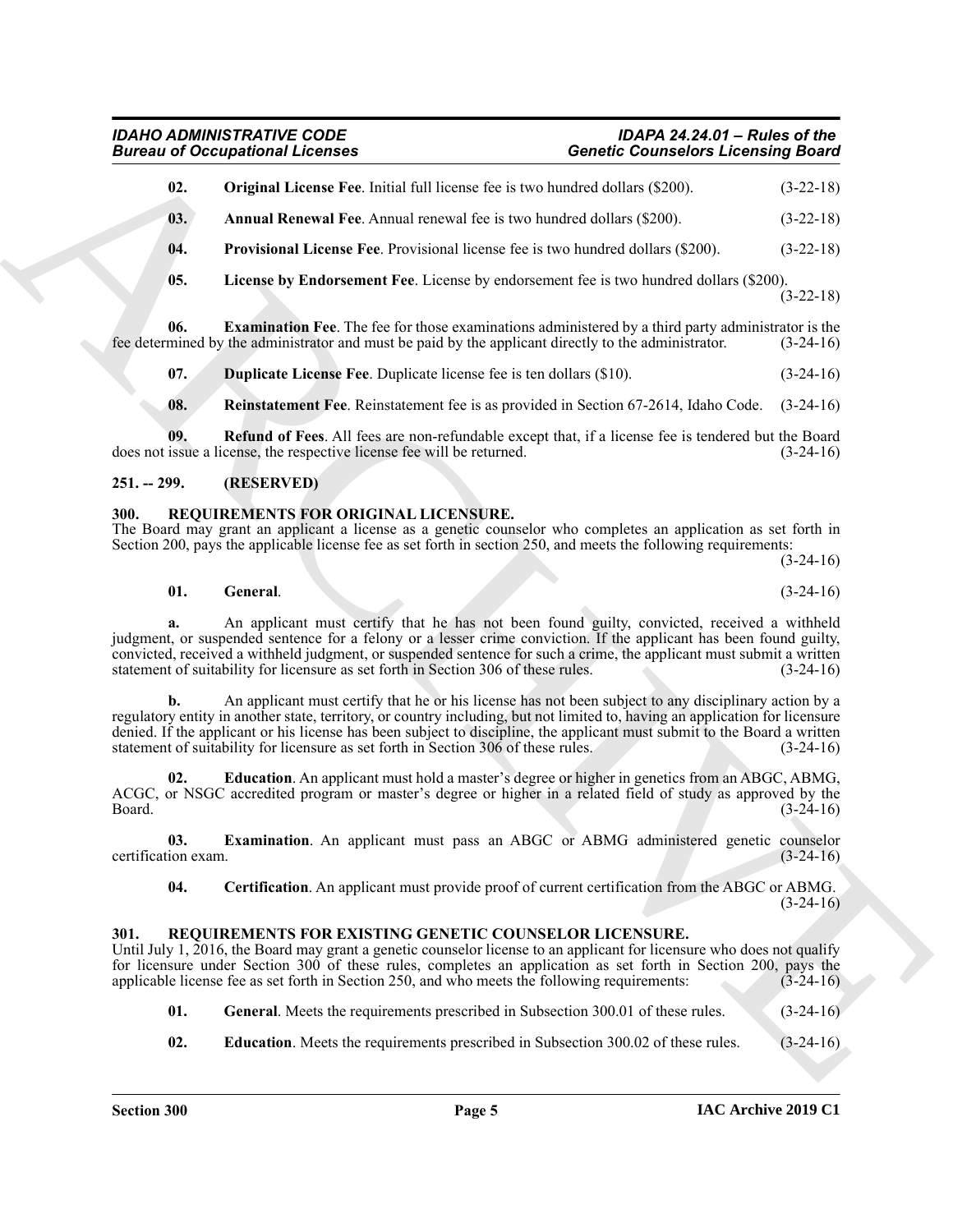<span id="page-5-9"></span>**03** Experience. Has worked as a genetic counselor for a minimum of ten (10) years and at least five sper week on average during the five (5) years immediately prior to the date of application. (3-24-16) (5) hours per week on average during the five  $(5)$  years immediately prior to the date of application.

<span id="page-5-10"></span>**04. Training**. Provides documentation satisfactory to the Board that he has completed at least two hundred (200) hours of formal training in genetic counseling as determined by the Board. (3-24-16)

<span id="page-5-8"></span>**05. Endorsement**. Submits three (3) letters of recommendation from persons with whom applicant has worked in an employment setting, including at least one (1) letter from a genetic counselor qualified for licensure under Chapter 56, Title 54, Idaho Code and one (1) letter from either a clinical geneticist certified by the ABMG or a medical geneticist certified by ABMG. (3-24-16)

# <span id="page-5-0"></span>**302. -- 304. (RESERVED)**

# <span id="page-5-5"></span><span id="page-5-1"></span>**305. APPROVED EXAMINATION.**

Approved examinations will be the Genetic Counselor Certification Exam administered by the ABGC or ABMG.

 $(3-24-16)$ 

<span id="page-5-7"></span><span id="page-5-6"></span>**01. Passing Score**. A passing score will be determined by the ABGC or ABMG. (3-24-16)

**02. Date of Exam**. The passage of the exam may have occurred prior to the effective date of these  $r_{\text{m}}$  rules.  $(3-24-16)$ 

# <span id="page-5-12"></span><span id="page-5-2"></span>**306. WRITTEN STATEMENT OF SUITABILITY FOR LICENSURE.**

<span id="page-5-14"></span>An applicant who in any state, territory or country has had a license revoked or suspended or has been otherwise disciplined by a Board, a government agency, or any other disciplinary body, or has been found guilty, convicted, received a withheld judgment or suspended sentence for a felony or a lesser crime conviction must submit with his application a written statement and any supplemental information establishing his current suitability for licensure.  $(3-24-16)$ 

**Bioreon of Conseilers and the conseiler and the system and the system of Conseiler Conseilers and the system of the system in the system in the system of the system of the system of the system of the system of the system 01.** Consideration of Factors and Evidence. The Board will consider the following factors or evidence: (3-24-16) evidence: (3-24-16) **a.** The severity or nature of the crime or discipline; (3-24-16) **b.** The period of time that has passed since the crime or discipline under review; (3-24-16) **c.** The number or pattern of crimes or discipline or other similar incidents; (3-24-16) **d.** The circumstances surrounding the crime or discipline that would help determine the risk of repetition; (3-24-16) repetition; (3-24-16) **e.** The relationship of the crime or discipline to the practice of genetic counseling; (3-24-16) **f.** The applicant's activities since the crime or discipline under review, such as employment, education, participation in treatment, payment of restitution, or any other factors which may be evidence of current rehabilitation; and (3-24-16) rehabilitation; and **g.** Any other information regarding rehabilitation or mitigating circumstances. (3-24-16) **02.** Interview. The Board may, at its discretion, grant an interview of the applicant. (3-24-16) **03. Applicant Bears the Burden**. The applicant will bear the burden of establishing his current suitability for licensure.  $(3-24-16)$ 

<span id="page-5-15"></span><span id="page-5-13"></span><span id="page-5-3"></span>**307. -- 309. (RESERVED)**

# <span id="page-5-11"></span><span id="page-5-4"></span>**310. REQUIREMENTS FOR LICENSURE BY ENDORSEMENT.**

**Section 305 Page 6**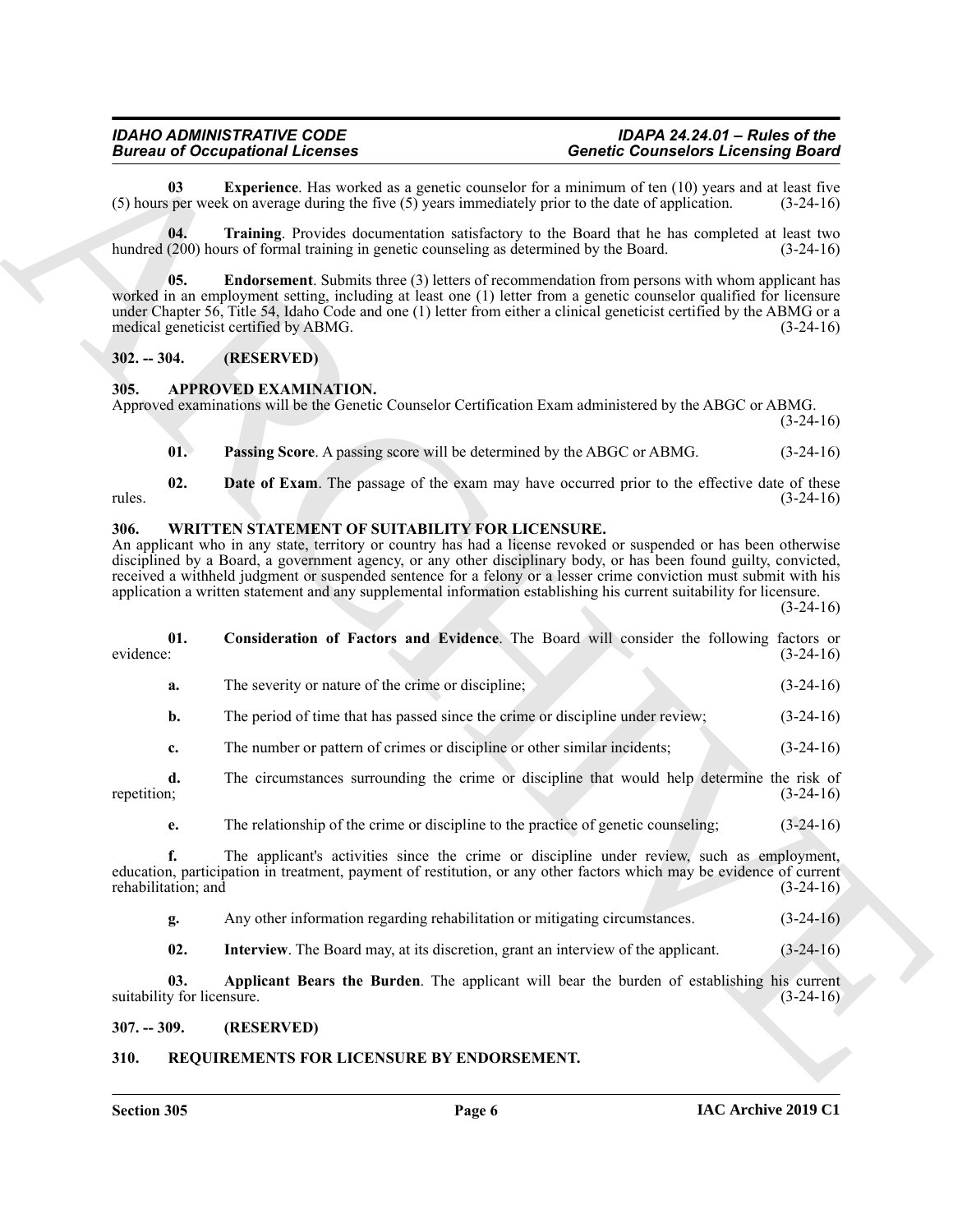The Board may grant a license to an applicant for licensure by endorsement who completes an application as set forth in Section 200 of these rules and meets the following requirements: (3-24-16) in Section 200 of these rules and meets the following requirements:

<span id="page-6-10"></span><span id="page-6-9"></span>**01. General**. Meets the requirements prescribed in Subsection 300.01 of these rules; and (3-24-16)

Becomes of Occupation Licenses<br>
The three interactions of the matter interaction of the state of the matter of the state of the state of the state of the state of the state of the state of the state of the state of the st **02. Holds a Current License**. The applicant must be the holder of a current active license in the profession and at the level for which a license is being sought, issued by the authorized regulatory entity of another state, territory, or jurisdiction of the United States. The state, territory, or jurisdiction must have licensing requirements substantially equivalent to or higher than those required for new applicants in Idaho. The certification of licensure must be received by the Board from the issuing agency. (3-24-16)

# <span id="page-6-11"></span><span id="page-6-0"></span>**311. REQUIREMENTS FOR PROVISIONAL LICENSE.**

The Board may issue a provisional license to allow a person who has been granted ACS to engage in the practice of genetic counseling. The holder of a provisional license may only practice under the general supervision of a person fully licensed under this chapter or a physician licensed in this state.  $(3-24-16)$ 

<span id="page-6-12"></span>**01. Application**. An applicant must submit a completed application on a form approved by the Board together with the required fee. (3-24-16)

<span id="page-6-14"></span>**02. Supervision**. While the provisional licensee is providing genetic counseling services, the licensee's supervisor need not be physically present; however, the supervisor must be readily accessible to the provisional licensee by telephone or by electronic means for consultation and assistance. (3-24-16) licensee by telephone or by electronic means for consultation and assistance.

<span id="page-6-13"></span>**03. Expiration and Renewal**. A provisional license expires automatically upon issuance of a full initial license. It is valid for one (1) year from the date it is issued and the licensee may renew it with an application for extension signed by the licensee's supervisor, at the discretion of the Board, for one (1) year periods up to a maximum of four (4) renewals. (3-24-16)

# <span id="page-6-1"></span>**312. -- 399. (RESERVED)**

# <span id="page-6-8"></span><span id="page-6-2"></span>**400. RENEWAL AND REINSTATEMENT OF EXPIRED LICENSE.**

A licensee must renew his license annually as set forth in Section 67-2614, Idaho Code, and may reinstate his license within five (5) years after expiration as provided in Section 67-2614, Idaho Code. (3-24-16)

# <span id="page-6-3"></span>**401. -- 499. (RESERVED)**

# <span id="page-6-5"></span><span id="page-6-4"></span>**500. CONTINUING EDUCATION.**

All licensees must comply with the following continuing education requirements: (3-24-16)

<span id="page-6-7"></span>**01. Requirement**. Beginning with the second renewal of their license, a licensee will be required to complete a minimum of two  $(2)$  CEUs within the preceding twelve  $(12)$  months or one  $(1)$  CEU and one  $(1)$  PAC within the preceding twelve (12) months. (3-24-16)

<span id="page-6-6"></span>**02. Documentation**. Each licensee will maintain documentation verifying continuing education course attendance and curriculum, or completion of the educational activity for a period of five (5) years from the date of completion. This documentation will be subject to audit by the Board. (3-24-16) completion. This documentation will be subject to audit by the Board.

**a.** Documented evidence of meeting the continuing education course requirement must be in the form of a certificate or letter from the sponsoring entity that includes verification of attendance by the licensee, the title of the activity, the subject material covered, the dates and number of hours credited, and the presenter's full name and professional credentials. Documented evidence of completing a continuing education activity must be in such form as to document both completion and date of the activity. (3-24-16)

**b.** A licensee must submit the verification documentation to the Board, if requested by the Board. If a licensee fails to provide the Board with acceptable documentation of the hours attested to on the renewal application, the licensee may be subject to disciplinary action. (3-24-16) the licensee may be subject to disciplinary action.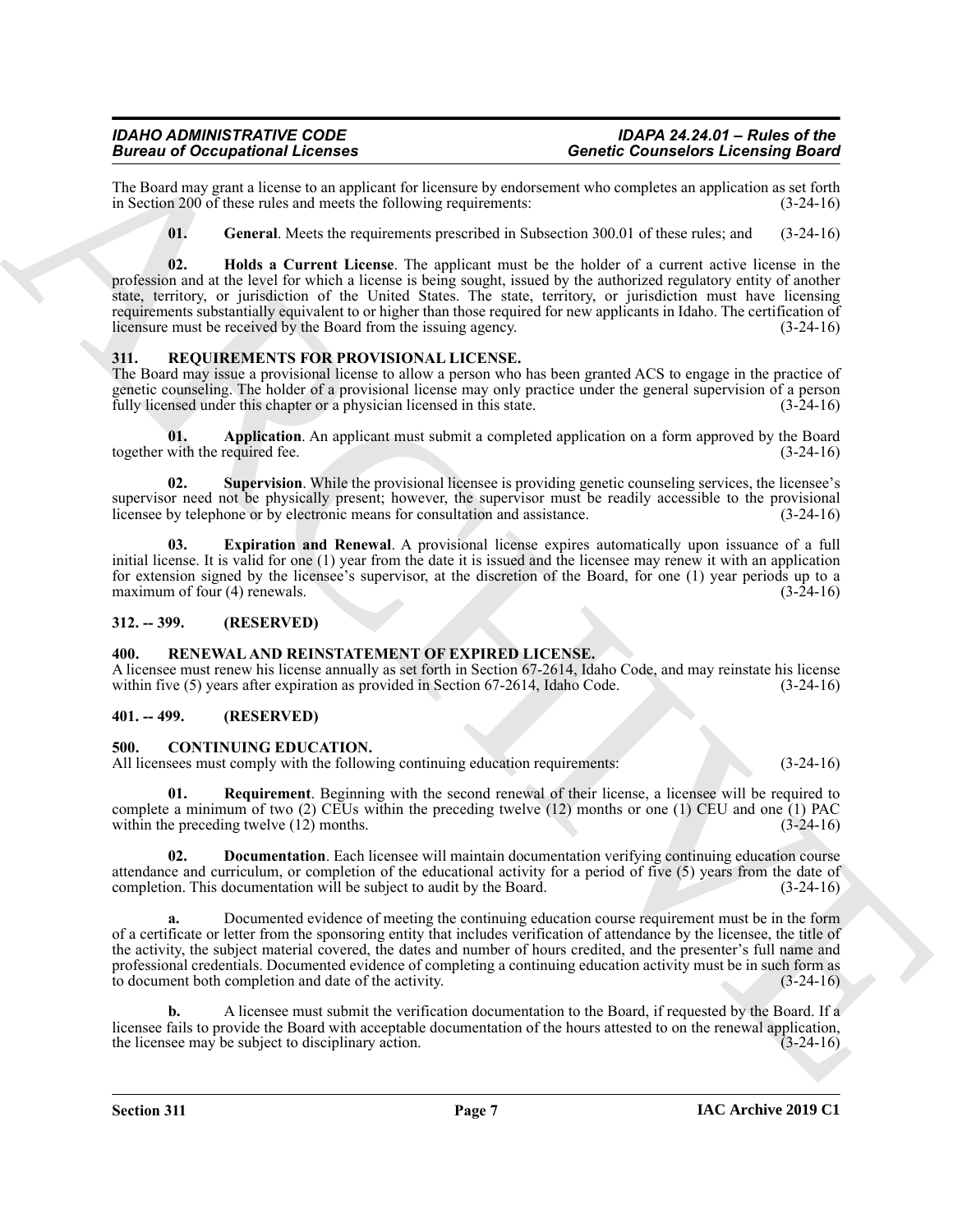# <span id="page-7-9"></span><span id="page-7-7"></span>*IDAHO ADMINISTRATIVE CODE IDAPA 24.24.01 – Rules of the Bureau of Occupational Licenses Genetic Counselors Licensing Board*

# <span id="page-7-8"></span><span id="page-7-0"></span>**501. -- 699. (RESERVED)**

# <span id="page-7-14"></span><span id="page-7-13"></span><span id="page-7-1"></span>**700. UNPROFESSIONAL CONDUCT.**

# <span id="page-7-2"></span>**701. -- 799. (RESERVED)**

# <span id="page-7-12"></span><span id="page-7-3"></span>**800. UNETHICAL CONDUCT.**

# <span id="page-7-4"></span>**801. -- 899. (RESERVED)**

# <span id="page-7-11"></span><span id="page-7-10"></span><span id="page-7-5"></span>**900. DISCIPLINE.**

|                                   | <b>Bureau of Occupational Licenses</b>                                                           | <b>Genetic Counselors Licensing Board</b>                                                                                                                                                                                                                                                                                                     |             |
|-----------------------------------|--------------------------------------------------------------------------------------------------|-----------------------------------------------------------------------------------------------------------------------------------------------------------------------------------------------------------------------------------------------------------------------------------------------------------------------------------------------|-------------|
| 03.<br>discretion of the Board.   |                                                                                                  | Waiver. The Board may waive the requirements of this rule for reasons of individual hardship,<br>including health or other good cause. The licensee should request the waiver in advance of renewal and must provide<br>any information requested by the Board to assist in substantiating hardship cases. This waiver is granted at the sole | $(3-24-16)$ |
| 04.                               |                                                                                                  | Carryover of Continuing Education Hours. CEUs and PACs not claimed in the current renewal<br>year may be claimed in the next renewal year. A maximum of two (2) CEUs or one (1) PAC and one (1) CEU may be<br>carried forward from the immediately preceding year, and may not be carried forward more than one renewal year.                 | $(3-24-16)$ |
| 05.                               |                                                                                                  | <b>Exemption.</b> A licensee is exempt from the continuing education requirements under this section<br>for the period between the initial issuance of the original license and the first expiration date of that license.                                                                                                                    | $(3-24-16)$ |
| $501. - 699.$                     | (RESERVED)                                                                                       |                                                                                                                                                                                                                                                                                                                                               |             |
| 700.                              | UNPROFESSIONAL CONDUCT.                                                                          |                                                                                                                                                                                                                                                                                                                                               |             |
| 01.                               | <b>Examples.</b> Unprofessional conduct includes any of the following:                           |                                                                                                                                                                                                                                                                                                                                               | $(3-24-16)$ |
| a.                                | Genetic Counselors Code of Ethics as referenced in Section 004 of these rules.                   | Failure to follow the guidelines for genetic counseling contained within the National Society of                                                                                                                                                                                                                                              | $(3-24-16)$ |
| b.                                | as required by Subsection 311.02 of these rules when both are parties to a supervision contract. | Failure of a genetic counselor to provide general supervision to a provisional genetic license holder                                                                                                                                                                                                                                         | $(3-24-16)$ |
| $701. - 799.$                     | (RESERVED)                                                                                       |                                                                                                                                                                                                                                                                                                                                               |             |
| 800.                              | UNETHICAL CONDUCT.<br>approved by the Board as the Idaho Code of Ethics.                         | Unethical conduct is conduct that does not conform to the guidelines for genetic counseling contained within the<br>National Society of Genetic Counselors Code of Ethics, incorporated by reference into Section 004 of these rules and                                                                                                      | $(3-24-16)$ |
| $801. - 899.$                     | (RESERVED)                                                                                       |                                                                                                                                                                                                                                                                                                                                               |             |
| 900.                              | <b>DISCIPLINE.</b>                                                                               |                                                                                                                                                                                                                                                                                                                                               |             |
| 01.                               | licensee including, without limitation, any or all of the following:                             | Disciplinary Action. If the Board determines that grounds for discipline exist for violations of<br>Title 54, Chapter 56, Idaho Code, violations of these rules, or both, it may impose disciplinary sanctions against the                                                                                                                    | $(3-24-16)$ |
| a.                                | Refuse to issue, renew, or reinstate a license;                                                  |                                                                                                                                                                                                                                                                                                                                               | $(3-24-16)$ |
| b.                                | Revoke or suspend the licensee's license;                                                        |                                                                                                                                                                                                                                                                                                                                               | $(3-24-16)$ |
| c.                                | Condition, restrict, or limit the licensee's practice, license, or both;                         |                                                                                                                                                                                                                                                                                                                                               | $(3-24-16)$ |
| d.<br>Board's laws and rules; and |                                                                                                  | Impose an administrative fine not to exceed one thousand dollars $(\$1,000)$ for each violation of the                                                                                                                                                                                                                                        | $(3-24-16)$ |
| e.                                | both, of the licensee for violation(s) of the Board's laws and rules.                            | Order a licensee to pay the costs and fees incurred by the Board in the investigation, prosecution, or                                                                                                                                                                                                                                        | $(3-24-16)$ |
|                                   |                                                                                                  |                                                                                                                                                                                                                                                                                                                                               |             |

# <span id="page-7-6"></span>**901. -- 999. (RESERVED)**